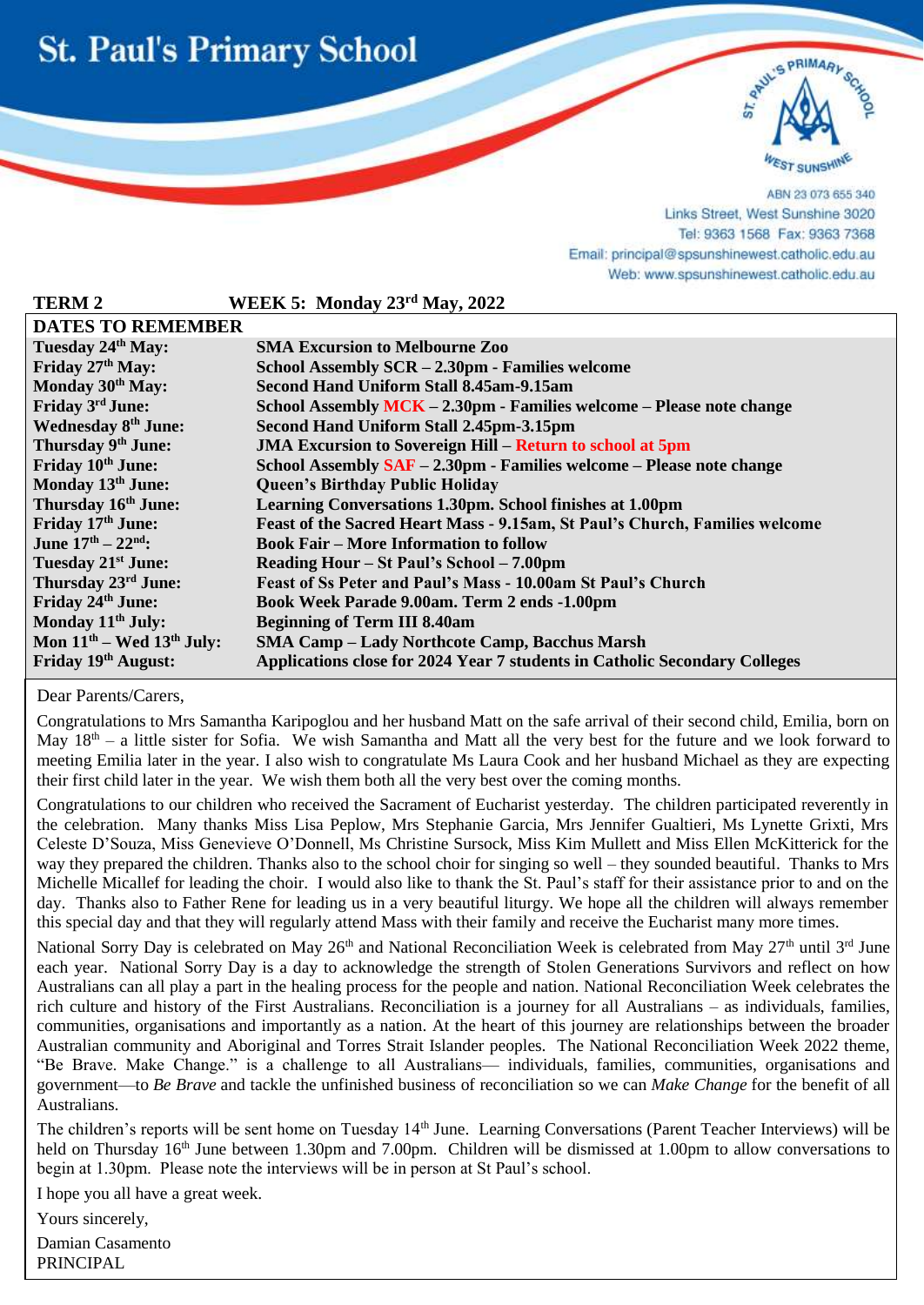# **UPCOMING LEARNING CONVERSATIONS – Thursday, June 16th**

Learning Conversations (Parent Teacher Interviews) will be held on Thursday 16<sup>th</sup> June 2022 from 1.30pm. Please refer to the hard copies of the letter and the booking instructions sent home via your eldest child last week for the details.

**Bookings will open TODAY, Monday 23rd May, at 4.00pm** and must be finalised before **4pm on Thursday 9th June, 2022**, when bookings for this event will close. Please note that these conversations will be held at St Paul's in person. Interviews will run for ten minutes - however you will need to allow 10 minutes between each interview so you can move from one classroom to another. Please go to [www.schoolinterviews.com.au](http://www.schoolinterviews.com.au/) and use the code **'qvsnp'** to get access to the booking page.

For parents that do not have internet access, please call the school to arrange a time. Parents may send a note to school with the approximate times they require, or phone the school on 9363 1568 for support.

# **SMA MELBOURNE ZOO EXCURSION – Tuesday, May 24th**

Tomorrow, Tuesday 24<sup>th</sup> May, SMA students will visit Melbourne Zoo to learn about animal adaptations. Please ensure students bring their lunch, snack and water bottle in a small rucksack. They need to wear their winter uniform. Students will not need to bring money or a device on the excursion.

# **JMA UPCOMING EXCURSION TO SOVEREIGN HILL – Thursday, June 9th**

As part of our Inquiry Unit of work, 'Then and Now', JMA students will be attending an extended day excursion to Sovereign Hill on Thursday, June  $9<sup>th</sup>$ . The excursion will inform students of the history of Victoria as well as being a vital part of the Outdoor Education Program at St. Paul's. **Buses will leave at 9am and return to school by 5pm.**

to last them the day. Please note that students are unable to buy food or drinks from the excursion venue and parents to last them the day. Please note that students are unable to buy food or drinks from the excursion venu On the excursion day, students will need to bring their own bag or backpack clearly marked with their name that they can carry with them throughout the day. They will need to pack playlunch, lunch, a drink bottle with water and snacks are unable to purchase items for their child from the venue. Please refer to the note already sent home for more info.

### **IMPORTANT DATES FOR 2022**

 child will not be enrolled in your school of choice. The following dates are very important for **ALL** students who will be attending secondary school in 2024 – our current Year 5 students. If applications for Catholic Secondary School are not in by Friday 19<sup>th</sup> August, 2022 your

**19th August 2022:** Applications close for 2024 Year 7 students in Catholic Secondary Colleges – our current Year 5 **Students** 

**21st October 2022:** Offers posted to prospective 2024 Year 7 applicants

**11th November 2022:** Final date for families to accept offers made by the Secondary School

# **PREP ENROLMENTS - 2023**

Baby News

Enrolments for Prep 2023 are now open. We encourage any parents/carers who have not enrolled their child for Prep in 2023 to do so. Please contact the school office for an enrolment form.

## **ST. PAUL'S SECOND HAND UNIFORM STALL**

Please note that the next date for the selling from the St. Paul's Second Hand Uniform Stall is Monday,  $30<sup>th</sup>$  May. Items of clothing will be sold from 8.45am – 9.15am. The second date in Term II is Wednesday,  $8<sup>th</sup>$  June from 2.45pm – 3.15pm. The cost of all items of clothing is \$5.00. I encourage families to make donations of school uniforms to the second hand uniform stall. Please wash any donations before taking them to the school office. Please make sure they are in good condition ie not damaged or faded logos.



Congratulations to the Turchi Family (Alessandro JMK, Rachele JJM and Elia PLC) on the safe arrival of LUCA on Wednesday, 9th March 2022.We wish the Turchi Family much love and happiness.

# **CAMPS, SPORTS AND EXCURSION FUND**

Camps, Sports and Excursion Fund is Government Funding to assist families to cover the costs of school excursions, camps and sporting activities. Centrelink health care card holders and Pensioner Concession card holders may be eligible for a payment of \$125. An CSEF Application Form were already sent home – if you think you qualify for the CSEF, please return the form to school, along with a copy of your Centrelink Card. There was also information sent home about the new fee concession program – please visit the office to obtain a form if you would like to apply for this fee concession program.